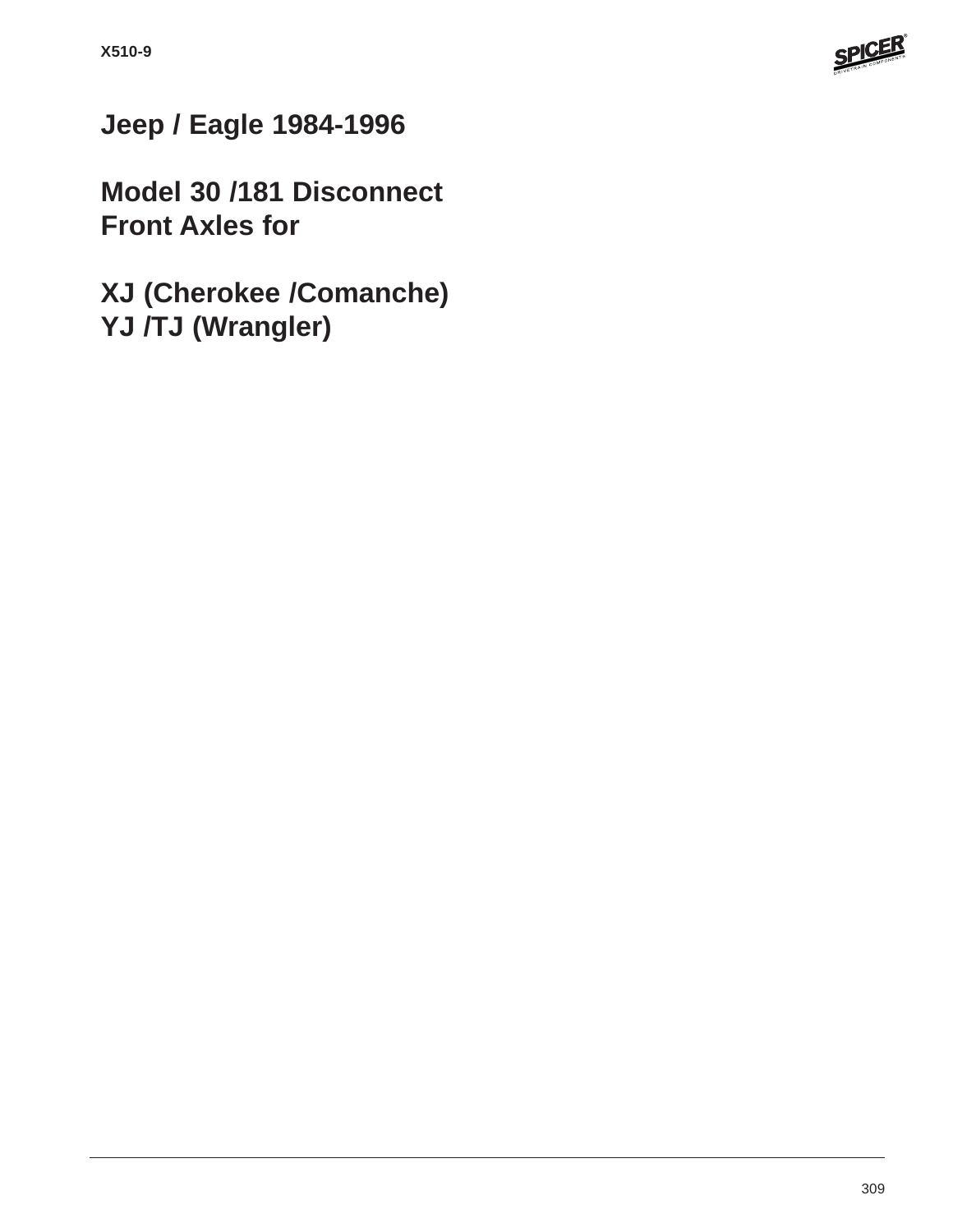

#### **Jeep Model 30 /181 Disconnect Front Exploded View**

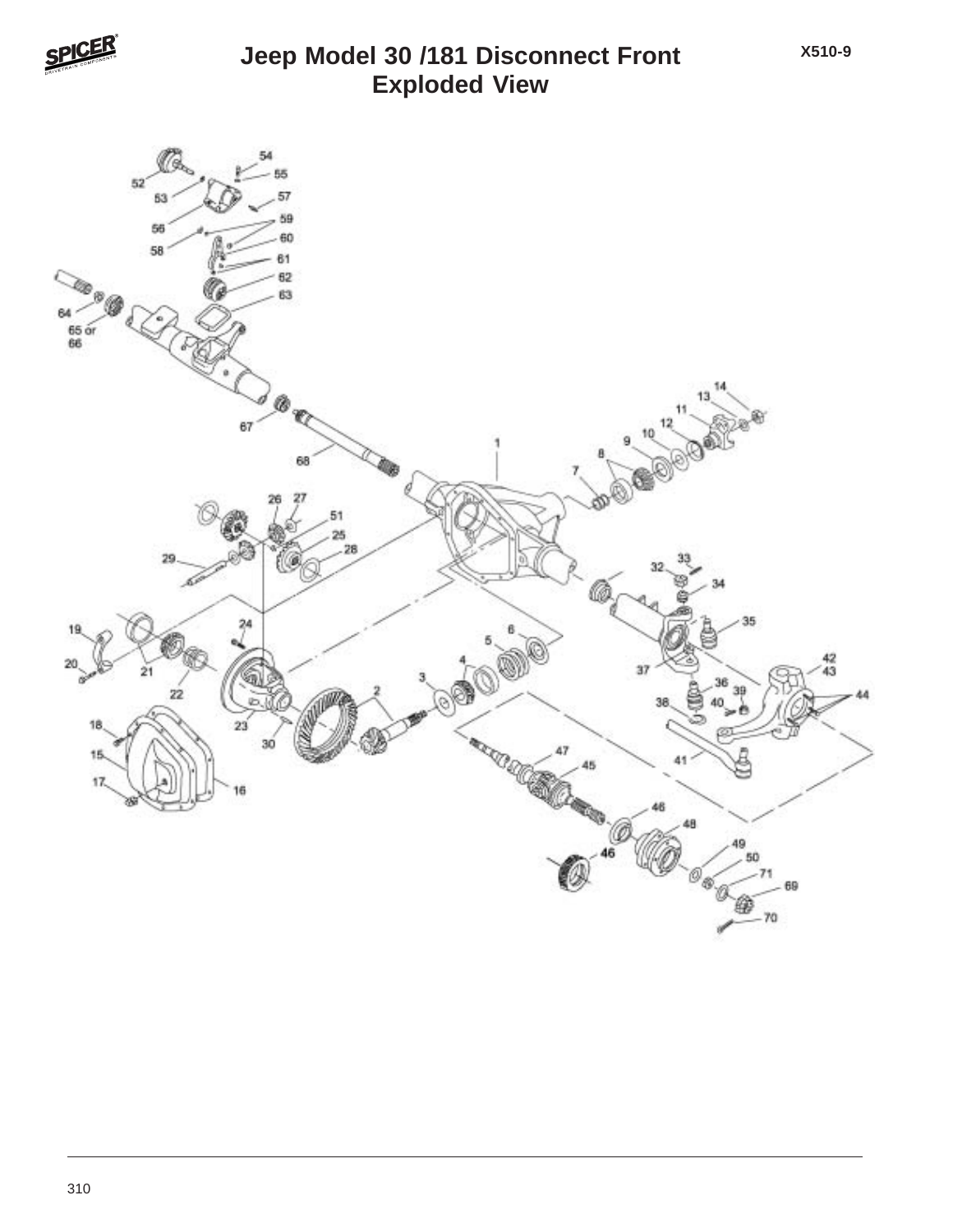## **Parts Listing Jeep Model 30 /181 Disconnect Front**



| <b>ITEM</b><br>NO. | <b>PART</b><br><b>NUMBER</b> | <b>DESCRIPTION</b>                    | <b>ITEM</b><br>NO. | <b>PART</b><br><b>NUMBER</b> | <b>DESCRIPTION</b>                     |
|--------------------|------------------------------|---------------------------------------|--------------------|------------------------------|----------------------------------------|
| 1                  | $- (3)$                      | Housing - Axle Service                | 37                 | 40584                        | Nut - Hex Jam                          |
| $\overline{c}$     | $- (1)$                      | Drive Pinion & Gear Assembly          | 38                 |                              | Snap Ring                              |
| $\,$ 3 $\,$        | $-$ (2)                      | Slinger - Variable Thicknesses        | 39                 | (3)                          | Nut - Hex Slotted                      |
| $\overline{4}$     | 706015X                      | KIT - Inner Pinion Bearing            | 40                 | $- (3)$                      | <b>Cotter Pin</b>                      |
|                    | 706936X                      | PKG - Pinion Bearing Shim             | 41                 | $- (5)$                      | Tie Rod Assembly                       |
|                    |                              | (inc 5,7,12,13,16,54,55,63,70)        |                    | $- (2)$                      | KIT - Right Knuckle Assembly           |
|                    | 706938X                      | PKG - Diff & Pinion Bearing Shim      |                    |                              | (inc items 35, 36, 42, 44)             |
|                    |                              | (inc 5,7,12,13,16,22,54,55,63,70)     |                    | $- (2)$                      | KIT - Left Knuckle Assembly            |
| 5                  |                              | Inner Pinion Bearing Shims            |                    |                              | (inc items 35, 36, 43, 44)             |
|                    |                              | (see shim packages)                   | 42                 | $- (2)$                      | <b>Right Knuckle</b>                   |
| 6                  | 32349                        | Baffle - Pinion Bearing               | 43                 | $- (2)$                      | Left Knuckle                           |
| $\overline{7}$     |                              | <b>Outer Pinion Bearing Shims</b>     | 44                 | 41027                        | Bolt - Knuckle                         |
|                    |                              | (see shim packages)                   | 45                 | $- (1)$                      | Shaft & Joint Assembly                 |
| 8                  | 706030X                      | KIT - Outer Pinion Bearing            | 46                 | $- (2)$                      | Slinger - Outer Shaft /Tone Ring (ABS) |
| 9                  | 13575                        | Slinger - Outer Pinion Bearing        | 47                 | $- (2)$                      | Slinger - Inner Shaft                  |
| 10                 | 39118                        | Seal - Pinion Oil                     | 48                 | $- (2)$                      | Hub Assembly                           |
| 11                 | $- (2)$                      | End Yoke or Assembly (inc 11A)        | 49                 | 40596                        | Washer - Flat                          |
| 12                 | $- (2)$                      | Slinger - End Yoke                    | 50                 | 40597                        | $Nut - Hex$                            |
| 13                 | 30186                        | Washer - Pinion Nut                   | 51                 | 42570                        | Snap Ring                              |
| 14                 | 30185                        | <b>Pinion Nut</b>                     |                    | $- (2)$                      | KIT - Motor Assembly                   |
|                    | $- (2)$                      | KIT - Carrier Cover                   |                    |                              | (inc items 52,53,54,55,58,59,61,63)    |
|                    |                              | (inc items 15, 16, 17, 18)            |                    | 706941X                      | KIT - Shift Fork                       |
| 15                 | 40869                        | <b>Carrier Cover</b>                  |                    |                              | (53,54,55,58,59,60,61,63)              |
| 16                 | 38615                        | Gasket - Carrier Cover                |                    | 706824X                      | KIT - Shift Clip                       |
| 17                 | $- (2)$                      | Plug - Carrier Cover                  |                    |                              | (inc items 54, 55, 61, 63)             |
| 18                 | 34279                        | Bolt - Carrier Cover (qty 10)         | 52                 | $- (2)$                      | Motor Assembly                         |
| 19                 | $- (3)$                      | <b>Differential Bearing Cap</b>       | 53                 | 620980                       | O-Ring                                 |
| 20                 | 48631-1                      | Bolt - Differential Bearing Cap       | 54                 | $- (2)$                      | Cap Screw                              |
| 21                 | 706016X                      | KIT - Differential Bearing            | 55                 | 500357-9                     | Lockwasher                             |
| 22                 | 706937X                      | PKG - Differential Bearing Shim       | 56                 | $- (2)$                      | Cover - Disconnect Housing             |
|                    |                              | (inc items 16, 54, 55, 63,70)         | 57                 | $- (2)$                      | Switch Assembly                        |
| 23                 | $- (4)$                      | Case - Differential                   | 58                 | 621097                       | Snap Ring                              |
| 24                 | 41221                        | Bolt - Drive Gear (qty 10)            | 59                 | 620979                       | Snap Ring                              |
| 25                 | $- (2)$                      | Gear - Differential                   | 60                 | 42585                        | Shift Fork                             |
| 26                 | 32926                        | Pinion - Differential                 | 61                 | 621059                       | Clip - Shift Fork                      |
| 27                 | 34096                        | Thrustwasher - Differential Pinion    | 62                 | 42998                        | Clutch Collar                          |
| 28                 | 40027                        | Thrustwasher - Differential Gear      | 63                 | 41494                        | Gasket                                 |
| 29                 | 32915                        | Shaft - Differential                  | 64                 | $- (2)$                      | <b>Bushing/Bearing</b>                 |
| 30                 | 13449                        | Lock - Differential Shaft             | 65                 | $- (2)$                      | Oil Seal                               |
| 31                 | 36362                        | Oil Seal                              | 66                 | $- (2)$                      | Guide - Axle Shaft                     |
|                    | 706944X                      | KIT - Socket Assy (32,33,34,35,36,37) | 67                 | $- (2)$                      | Bushing/Bearing                        |
| 32                 | 43682                        | Nut - Slotted                         | 68                 | $- (2)$                      | Shaft - Output                         |
| 33                 | 500024-6                     | Cotter Pin                            | 69                 | 40598                        | <b>Retainer Nut</b>                    |
| 34                 | 40586                        | Adjusting Split Ring                  | 70                 | 500025-10                    | <b>Cotter Pin</b>                      |
| 35                 | 40583                        | Socket Assembly                       | 71                 | $- (2)$                      | Spring - Wave Washer                   |
| 36                 | 40916                        | Socket Assembly                       |                    |                              |                                        |
|                    |                              |                                       |                    |                              |                                        |

(1) See "Bill of Material Table" on next page

- (2) See "Variable Parts Table" within this section
- (3) Contact Vehicle Manufacturer

(4) Not Sold Separately

(5) See Spicer Chassis Catalog for part number and additional steering parts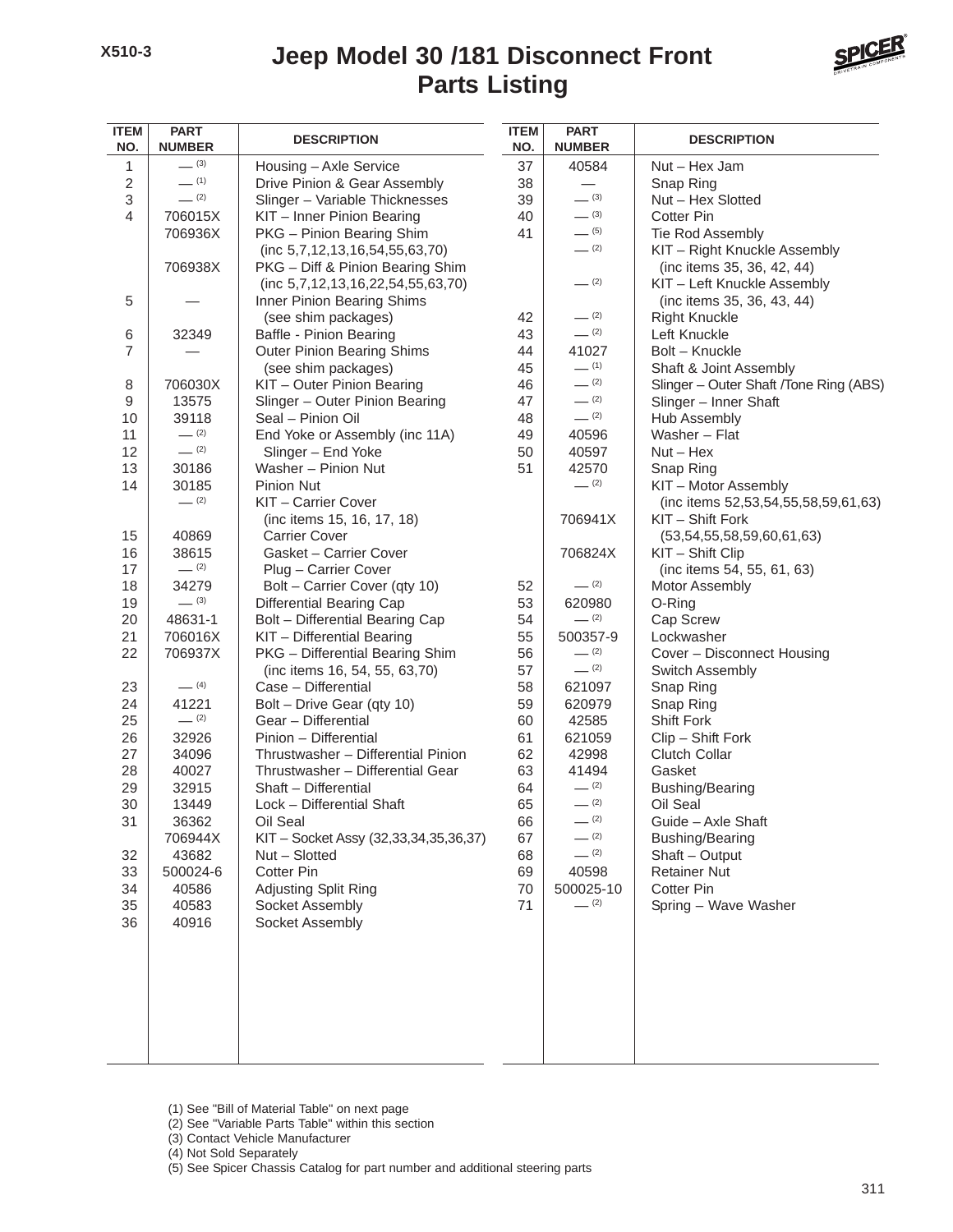

### **Bill of Material Table Jeep Model 30 /181 Disconnect Front**

| Axle                             |             |       | <b>Axle Kits</b>                             |                               |                     |                        | Shaft & Joint Assy. |                  |
|----------------------------------|-------------|-------|----------------------------------------------|-------------------------------|---------------------|------------------------|---------------------|------------------|
| <b>Bill of</b>                   | Diff.       |       | Ring Gear &                                  |                               | <b>Differential</b> |                        | <b>Right Hand</b>   | <b>Left Hand</b> |
| <b>Material</b>                  | <b>Type</b> | Ratio | Pinion Kit <sup>(7)</sup>                    | Case Assy. Kit <sup>(8)</sup> | <b>Case Kit</b>     | <b>Inner Parts Kit</b> | Shaft Assy.         | Shaft Assy.      |
| 1984 XJ Disconnect, CV           |             |       |                                              |                               |                     |                        |                     |                  |
| 610172-2                         | Standard    | 3.73  | 706930-5X                                    | 706932X                       | 706934X             | 706935X                | 72080-1X            | 72081-1X         |
| 610172-8                         | Standard    | 3.07  | 706930-2X                                    | 706931X                       | 706933X             | 706935X                | 72080-1X            | 72081-1X         |
| 610172-9                         | Standard    | 3.31  | 706930-3X                                    | 706931X                       | 706933X             | 706935X                | 72080-1X            | 72081-1X         |
|                                  |             |       | 1984-85 XJ Disconnect, Cardan, System Sentry |                               |                     |                        |                     |                  |
| 610182-1                         | Standard    | 3.73  | 706930-5X                                    | 706932X                       | 706934X             | 706935X                | 75588-1X            | 75587-1X         |
| 610182-3                         | Standard    | 3.31  | 706930-3X                                    | 706931X                       | 706933X             | 706935X                | 75588-1X            | 75587-1X         |
| 610182-7                         | Standard    | 3.54  | 706930-8X                                    | 706931X                       | 706933X             | 706935X                | 75588-1X            | 75587-1X         |
| 610182-8                         | Standard    | 4.10  | 706930-4X                                    | 706932X                       | 706934X             | 706935X                | 75588-1X            | 75587-1X         |
| 610182-10                        | Standard    | 3.31  | 706930-3X                                    | 706931X                       | 706933X             | 706935X                | 75588-1X            | 75587-1X         |
| 610182-11                        | Standard    | 3.73  | 706930-5X                                    | 706932X                       | 706934X             | 706935X                | 75588-1X            | 75587-1X         |
| 1984-87 XJ Disconnect, Cardan    |             |       |                                              |                               |                     |                        |                     |                  |
| 610175-1                         | Standard    | 3.54  | 706930-8X                                    | 706931X                       | 706933X             | 706935X                | 75588-1X            | 75587-1X         |
| 610175-2                         | Standard    | 3.73  | 706930-5X                                    | 706932X                       | 706934X             | 706935X                | 75588-1X            | 75587-1X         |
| 610175-3                         | Standard    | 4.10  | 706930-4X                                    | 706932X                       | 706934X             | 706935X                | 75588-1X            | 75587-1X         |
| 610175-5                         | Standard    | 4.56  | 706930-6X                                    | 706932X                       | 706934X             | 706935X                | 75588-1X            | 75587-1X         |
| 610175-8                         | Standard    | 3.07  | 706930-2X                                    | 706931X                       | 706933X             | 706935X                | 75588-1X            | 75587-1X         |
| 610175-9                         | Standard    | 3.31  | 706930-3X                                    | 706931X                       | 706933X             | 706935X                | 75588-1X            | 75587-1X         |
| <b>1986 YJ Disconnect</b>        |             |       |                                              |                               |                     |                        |                     |                  |
| 610259-1                         | Standard    | 2.72  | 706930-7X                                    | 706931X                       | 706933X             | 706935X                | 75588-1X            | 75587-1X         |
| 610259-2                         | Standard    | 3.07  | 706930-2X                                    | 706931X                       | 706933X             | 706935X                | 75588-1X            | 75587-1X         |
| 610259-3                         | Standard    | 3.54  | 706930-8X                                    | 706931X                       | 706933X             | 706935X                | 75588-1X            | 75587-1X         |
| 610259-4                         | Standard    | 4.10  | 706930-4X                                    | 706932X                       | 706934X             | 706935X                | 75588-1X            | 75587-1X         |
| 1987-88 YJ Disconnect            |             |       |                                              |                               |                     |                        |                     |                  |
| 610281-1                         | Standard    | 2.72  | 706930-7X                                    | 706931X                       | 706933X             | 706935X                | 75588-1X            | 75587-1X         |
| 610281-2                         | Standard    | 3.07  | 706930-2X                                    | 706931X                       | 706933X             | 706935X                | 75588-1X            | 75587-1X         |
| 610281-3                         | Standard    | 3.54  | 706930-8X                                    | 706931X                       | 706933X             | 706935X                | 75588-1X            | 75587-1X         |
| 610281-4                         | Standard    | 4.10  | 706930-4X                                    | 706932X                       | 706934X             | 706935X                | 75588-1X            | 75587-1X         |
| 610281-5                         | Standard    | 3.55  | 706930-8X                                    | 706931X                       | 706933X             | 706935X                | 75588-1X            | 75587-1X         |
| 1987 1/2-88 XJ Disconnect        |             |       |                                              |                               |                     |                        |                     |                  |
| 610279-1                         | Standard    | 3.54  | 706930-8X                                    | 706931X                       | 706933X             | 706935X                | 72324-1X            | 71859-1X         |
| 610279-2                         | Standard    | 3.73  | 706930-5X                                    | 706932X                       | 706934X             | 706935X                | 72324-1X            | 71859-1X         |
| 610279-3                         | Standard    | 4.10  | 706930-4X                                    | 706932X                       | 706934X             | 706935X                | 72324-1X            | 71859-1X         |
| 610279-4                         | Standard    | 4.56  | 706930-6X                                    | 706932X                       | 706934X             | 706935X                | 72324-1X            | 71859-1X         |
| 610279-5                         | Standard    | 3.07  | 706930-2X                                    | 706931X                       | 706933X             | 706935X                | 72324-1X            | 71859-1X         |
| 610279-6                         | Standard    | 3.31  | 706930-3X                                    | 706931X                       | 706933X             | 706935X                | 72324-1X            | 71859-1X         |
| 610279-10                        | Standard    | 3.55  | 706930-8X                                    | 706931X                       | 706933X             | 706935X                | 72324-1X            | 71859-1X         |
| 1988 XJ Disconnect, Valeo Export |             |       |                                              |                               |                     |                        |                     |                  |
| 610297-3                         | Standard    | 4.10  | 706930-4X                                    | 706932X                       | 706934X             | 706935X                | 75588-1X            | 75587-1X         |
| 610297-4                         | Standard    | 3.07  | 706930-2X                                    | 706931X                       | 706933X             | 706935X                | 75588-1X            | 75587-1X         |
| 1988 1/2-89 XJ Disconnect        |             |       |                                              |                               |                     |                        |                     |                  |
| 610321-3                         | Standard    | 4.10  | 706930-4X                                    | 706932X                       | 706934X             | 706935X                | 75588-1X            | 75587-1X         |
| 610321-4                         | Standard    | 4.56  | 706930-6X                                    | 706932X                       | 706934X             | 706935X                | 75588-1X            | 75587-1X         |
| 610321-5                         | Standard    | 3.31  | 706930-2X                                    | 706931X                       | 706933X             | 706935X                | 75588-1X            | 75587-1X         |
| 610321-10                        | Standard    | 3.55  | 706930-8X                                    | 706931X                       | 706933X             | 706935X                | 75588-1X            | 75587-1X         |
| 1988 1/2-89 YJ Disconnect        |             |       |                                              |                               |                     |                        |                     |                  |
| 610323-2                         | Standard    | 3.07  | 706930-2X                                    | 706931X                       | 706933X             | 706935X                | 75588-1X            | 75587-1X         |
| 610323-4                         | Standard    | 4.10  | 706930-4X                                    | 706932X                       | 706934X             | 706935X                | 75588-1X            | 75587-1X         |
| 610323-5                         | Standard    | 3.55  | 706930-8X                                    | 706931X                       | 706933X             | 706935X                | 75588-1X            | 75587-1X         |

NOTE: All Ring & Pinion Kits with base number 706930 are reverse spiral bevel

(7) See Ring Gear & Pinion Kits in XGI Catalog for ratio & tooth combinations.

312 (8) See Differential Case Assy Kits in XGI Catalog for spline data & ratios.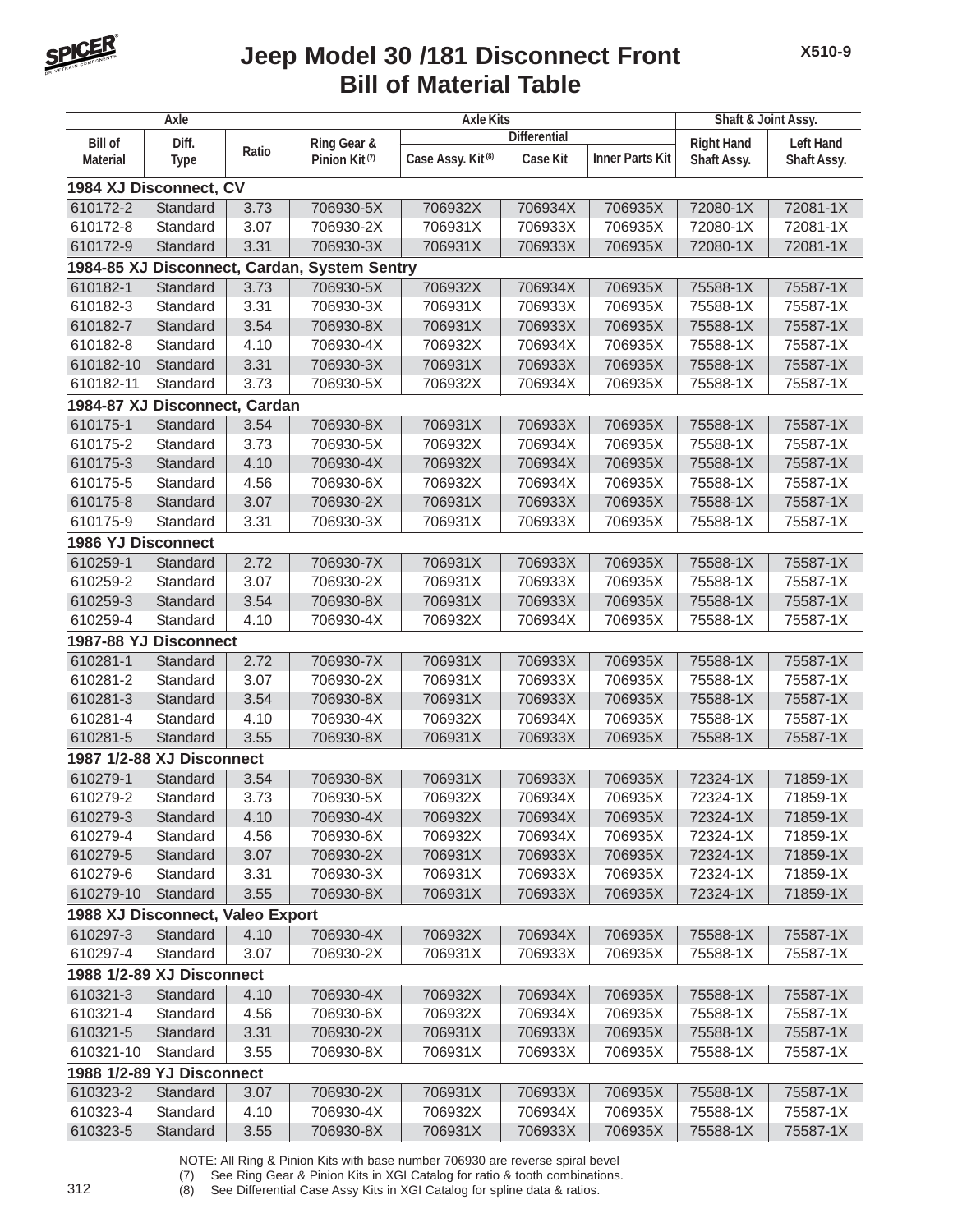### **Bill of Material Table Jeep Model 30 /181 Disconnect Front**



| Axle                                    |                                         |       | <b>Axle Kits</b>          |                               |                     |                        | Shaft & Joint Assy. |                    |  |
|-----------------------------------------|-----------------------------------------|-------|---------------------------|-------------------------------|---------------------|------------------------|---------------------|--------------------|--|
| <b>Bill of</b>                          | Diff.                                   |       | Ring Gear &               |                               | <b>Differential</b> |                        | <b>Right Hand</b>   | <b>Left Hand</b>   |  |
| <b>Material</b>                         | <b>Type</b>                             | Ratio | Pinion Kit <sup>(7)</sup> | Case Assy. Kit <sup>(8)</sup> | <b>Case Kit</b>     | <b>Inner Parts Kit</b> | Shaft Assy.         | <b>Shaft Assy.</b> |  |
| 1988 1/2-89 XJ Disconnect, Valeo Export |                                         |       |                           |                               |                     |                        |                     |                    |  |
| 610328-3                                | Standard                                | 4.10  | 706930-4X                 | 706932X                       | 706934X             | 706935X                | 75588-1X            | 75587-1X           |  |
| 610328-4                                | Standard                                | 3.07  | 706930-2X                 | 706931X                       | 706933X             | 706935X                | 75588-1X            | 75587-1X           |  |
| 1990-90 1/2 XJ Disconnect               |                                         |       |                           |                               |                     |                        |                     |                    |  |
| 610317-3                                | Standard                                | 4.10  | 706930-4X                 | 707159X                       | 706934X             | 707160X                | 75588-1X            | 75587-1X           |  |
| 610317-4                                | Standard                                | 4.56  | 706930-6X                 | 707159X                       | 706934X             | 707160X                | 75588-1X            | 75587-1X           |  |
| 610317-5                                | Standard                                | 3.07  | 706930-2X                 | 707158X                       | 706933X             | 707160X                | 75588-1X            | 75587-1X           |  |
| 610317-7                                | Standard                                | 3.55  | 706930-8X                 | 707158X                       | 706933X             | 707160X                | 75588-1X            | 75587-1X           |  |
|                                         | 1990-90 1/2 YJ Disconnect               |       |                           |                               |                     |                        |                     |                    |  |
| 610319-2                                | Standard                                | 3.07  | 706930-2X                 | 707158X                       | 706933X             | 707160X                | 75588-1X            | 75587-1X           |  |
| 610319-4                                | Standard                                | 4.10  | 706930-4X                 | 707159X                       | 706934X             | 707160X                | 75588-1X            | 75587-1X           |  |
| 610319-5                                | Standard                                | 3.55  | 706930-8X                 | 707158X                       | 706933X             | 707160X                | 75588-1X            | 75587-1X           |  |
|                                         | 1990-90 1/2 XJ Disconnect, Valeo Export |       |                           |                               |                     |                        |                     |                    |  |
| 610339-1                                | Standard                                | 4.10  | 706930-4X                 | 707159X                       | 706934X             | 707160X                | 75588-1X            | 75587-1X           |  |
| 610339-2                                | Standard                                | 3.07  | 706930-2X                 | 707158X                       | 706933X             | 707160X                | 75588-1X            | 75587-1X           |  |
| <b>1991 XJ Disconnect</b>               |                                         |       |                           |                               |                     |                        |                     |                    |  |
| 610363-1                                | Standard                                | 4.10  | 706930-4X                 | 707159X                       | 706934X             | 707160X                | 75588-1X            | 75587-1X           |  |
| 610363-2                                | Standard                                | 3.07  | 706930-2X                 | 707158X                       | 706933X             | 707160X                | 75588-1X            | 75587-1X           |  |
|                                         | 1991-91 1/2 XJ Disconnect               |       |                           |                               |                     |                        |                     |                    |  |
| 610361-3                                | Standard                                | 4.10  | 706930-4X                 | 707159X                       | 706934X             | 707160X                | 75588-1X            | 75587-1X           |  |
| 610361-4                                | Standard                                | 4.56  | 706930-6X                 | 707159X                       | 706934X             | 707160X                | 75588-1X            | 75587-1X           |  |
| 610361-5                                | Standard                                | 3.07  | 706930-2X                 | 707158X                       | 706933X             | 707160X                | 75588-1X            | 75587-1X           |  |
| 610361-7                                | Standard                                | 3.55  | 706930-8X                 | 707158X                       | 706933X             | 707160X                | 75588-1X            | 75587-1X           |  |
|                                         | 1991-91 1/2 YJ Disconnect               |       |                           |                               |                     |                        |                     |                    |  |
| 610362-2                                | Standard                                | 3.07  | 706930-2X                 | 707158X                       | 706933X             | 707160X                | 75588-1X            | 75587-1X           |  |
| 610362-4                                | Standard                                | 4.10  | 706930-4X                 | 707159X                       | 706934X             | 707160X                | 75588-1X            | 75587-1X           |  |
| 610362-5                                | Standard                                | 3.55  | 706930-8X                 | 707158X                       | 706933X             | 707160X                | 75588-1X            | 75587-1X           |  |
|                                         | 1991 1/2 XJ Disconnect                  |       |                           |                               |                     |                        |                     |                    |  |
| 610401-3                                | Standard                                | 4.10  | 706930-4X                 | 707159X                       | 706934X             | 707160X                | 75588-1X            | 75587-1X           |  |
| 610401-5                                | Standard                                | 3.07  | 706930-2X                 | 707158X                       | 706933X             | 707160X                | 75588-1X            | 75587-1X           |  |
| 610401-7                                | Standard                                | 3.55  | 706930-8X                 | 707158X                       | 706933X             | 707160X                | 75588-1X            | 75587-1X           |  |
|                                         | 1992-93 1/2 YJ Disconnect               |       |                           |                               |                     |                        |                     |                    |  |
| 610393-2                                | Standard                                | 3.07  | 706930-2X                 | 707158X                       | 706933X             | 707160X                | 75588-1X            | 75587-1X           |  |
| 610393-4                                | Standard                                | 4.10  | 706930-4X                 | 707159X                       | 706934X             | 707160X                | 75588-1X            | 75587-1X           |  |
| 610393-5                                | Standard                                | 3.55  | 706930-8X                 | 707158X                       | 706933X             | 707160X                | 75588-1X            | 75587-1X           |  |
| 610393-6                                | Standard                                | 3.73  | 706930-5X                 | 707159X                       | 706934X             | 707160X                | 75588-1X            | 75587-1X           |  |
|                                         | 1993-93 1/2 YJ Disconnect ABS           |       |                           |                               |                     |                        |                     |                    |  |
| 610381-2                                | Standard                                | 3.07  | 706930-2X                 | 707158X                       | 706933X             | 707160X                | 75589-1X            | 75815-1X           |  |
| 610381-5                                | Standard                                | 3.55  | 706930-8X                 | 707158X                       | 706933X             | 707160X                | 75589-1X            | 75815-1X           |  |
| 1994-96 YJ Disconnect                   |                                         |       |                           |                               |                     |                        |                     |                    |  |
| 610461-2                                | Standard                                | 3.07  | 706930-2X                 | 707158X                       | 706933X             | 707160X                | 75588-1X            | 75587-1X           |  |
| 610461-4                                | Standard                                | 4.10  | 706930-4X                 | 707159X                       | 706934X             | 707160X                | 75588-1X            | 75587-1X           |  |
| 610461-5                                | Standard                                | 3.55  | 706930-8X                 | 707158X                       | 706933X             | 707160X                | 75588-1X            | 75587-1X           |  |
| 610461-6                                | Standard                                | 3.73  | 706930-5X                 | 707159X                       | 706934X             | 707160X                | 75588-1X            | 75587-1X           |  |
|                                         | 1994-96 YJ Disconnect ABS               |       |                           |                               |                     |                        |                     |                    |  |
| 610462-2                                | Standard                                | 3.07  | 706930-2X                 | 707158X                       | 706933X             | 707160X                | 75589-1X            | 75815-1X           |  |
| 610462-5                                | Standard                                | 3.55  | 706930-8X                 | 707158X                       | 706933X             | 707160X                | 75589-1X            | 75815-1X           |  |
| 610462-6                                | Standard                                | 3.07  | 706930-2X                 | 707158X                       | 706933X             | 707160X                | 75589-1X            | 75815-1X           |  |
| 610462-7                                | Standard                                | 3.55  | 706930-8X                 | 707158X                       | 706933X             | 707160X                | 75589-1X            | 75815-1X           |  |

NOTE: All Ring & Pinion Kits with base number 706930 are reverse spiral bevel

(7) See Ring Gear & Pinion Kits in XGI Catalog for ratio & tooth combinations.

(8) See Differential Case Assy Kits in XGI Catalog for spline data & ratios. 313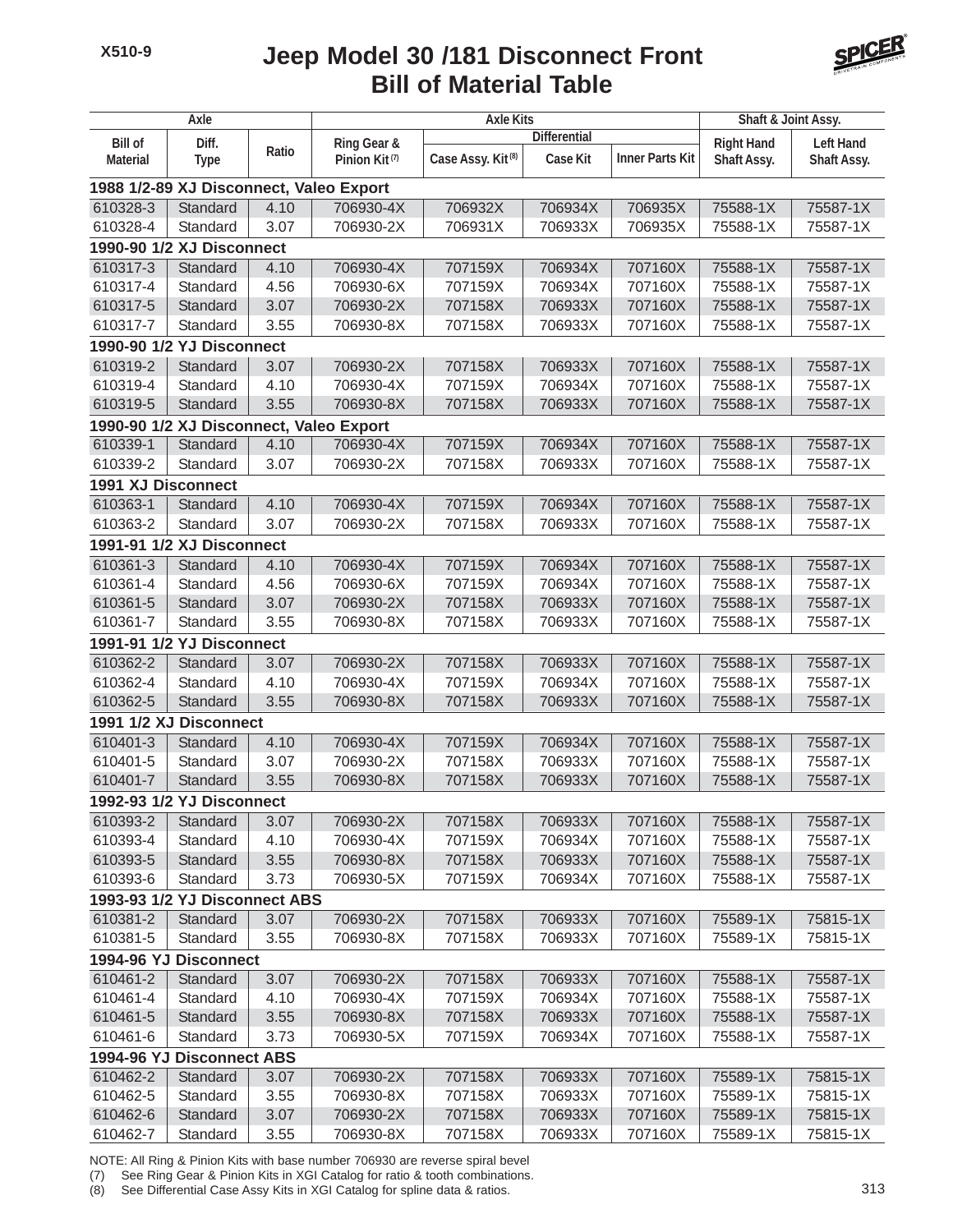

#### **Variable Parts Listing Jeep Model 30 /181 Disconnect Front**

|                | Kits & Parts - Use With All Applications                   |                          |                            |             |                  |                            |                    |  |  |  |
|----------------|------------------------------------------------------------|--------------------------|----------------------------|-------------|------------------|----------------------------|--------------------|--|--|--|
|                | <b>Description &amp; Item Number</b>                       | <b>Bills of Material</b> |                            |             |                  |                            |                    |  |  |  |
|                | (Refer to "Exploded View"<br>at the front of this section) |                          | 610172                     | 610175      | 610182<br>610259 | 610279<br>610281<br>610297 | 610317<br>610319   |  |  |  |
| $\mathbf{1}$   | Slinger - Variable Thicknesses                             | 3                        | 30764                      | 30764       | 30764            | 30764                      | 44035              |  |  |  |
| $\overline{2}$ | End Yoke or Assembly (inc 11A)                             | 11                       | 2-4-6771-1X                | 2-4-6771-1X | 2-4-8091-1X      | 2-4-6561-1                 | $2 - 4 - 6561 - 1$ |  |  |  |
| 3              | Slinger - End Yoke                                         | 12                       | 41498                      | 41498       | 41498            |                            |                    |  |  |  |
| 4              | KIT - Carrier Cover                                        | $\blacksquare$           | 706943X                    | 706943X     | 706943X          | 706943X                    | 707180X            |  |  |  |
| 5              | Plug - Carrier Cover                                       | 17                       | 36924                      | 36924       | 36924            | 36924                      | 43180              |  |  |  |
| 6              | Gear - Differential                                        | 25                       | 620486                     | 620486      | 620486           | 620486                     | 33213              |  |  |  |
| $\overline{7}$ | KIT - Right Knuckle Assembly                               | $\overline{\phantom{a}}$ |                            |             |                  |                            | 74507X             |  |  |  |
| 8              | KIT - Left Knuckle Assembly                                | $\blacksquare$           |                            |             |                  |                            | 74508X             |  |  |  |
| 9              | <b>Right Knuckle</b>                                       | 42                       | 40707                      | 40707       | 40707            | 40707                      | 43351              |  |  |  |
| 10             | Left Knuckle                                               | 43                       | 40579                      | 40579       | 40579            | 40579                      | 43352              |  |  |  |
| 11             | Slinger - Outer Shaft/Tone Ring(ABS)                       | 46                       | 40589                      | 40589       | 40589            | 40589                      | 40589              |  |  |  |
| 12             | Slinger - Inner Shaft                                      | 47                       |                            | 701113X     | 701113X          | 701113X                    |                    |  |  |  |
| 13             | <b>Hub Assembly</b>                                        | 48                       | 40592                      | 40592       | 40592            | 40592                      | 43355              |  |  |  |
| 14             | KIT - Motor Assembly                                       | $\overline{\phantom{a}}$ | 707078X                    | 707078X     | 707078X          | 707078X                    | 707078X            |  |  |  |
| 15             | <b>Motor Assembly</b>                                      | 52                       | 42486                      | 42486       | 42486            | 42486                      | 42486              |  |  |  |
| 16             | Cap Screw                                                  | 54                       | 500396-9                   | 500396-9    | 500396-9         | 500396-9                   | 500396-10          |  |  |  |
| 17             | Cover - Disconnect Housing                                 | 56                       | 40603                      | 40603       | 40603            | 40603                      | 40603              |  |  |  |
| 18             | Switch Assembly                                            | 57                       |                            |             |                  |                            |                    |  |  |  |
| 19             | <b>Bushing/Bearing</b>                                     | 64                       | 565985                     | 565985      | 565985           | 565985                     | 43337              |  |  |  |
| 20             | Oil Seal                                                   | 65                       | 40570                      | 40570       | 40570            | 42500                      | 42500              |  |  |  |
| 21             | Guide - Axle Shaft                                         | 66                       | 42039                      | 42039       | 42039            |                            |                    |  |  |  |
| 22             | <b>Bushing/Bearing</b>                                     | 67                       | 621000                     | 621000      | 621000           | 621000                     | 43342              |  |  |  |
| 23             | Shaft - Output                                             | 68                       | 40600-1                    | 40600-1     | 40600-1          | 40600-1                    | 43361-1            |  |  |  |
| 24             | Spring - Wave Washer                                       | 71                       |                            |             |                  |                            |                    |  |  |  |
|                |                                                            |                          | 610321<br>610323<br>610328 | 610339      | 610361<br>610362 | 610363                     | 610381             |  |  |  |
| $\mathbf{1}$   | Slinger - Variable Thicknesses                             | 3                        | 30764                      | 30764       | 44035            | 30764                      | 44035              |  |  |  |
| 2              | End Yoke or Assembly (inc 11A)                             | 11                       | 2-4-6561-1                 | 2-4-6561-1  | 2-4-6561-1       | 2-4-6561-1                 | 2-4-6561-1         |  |  |  |
| 3              | Slinger - End Yoke                                         | 12                       |                            |             |                  |                            |                    |  |  |  |
| 4              | KIT - Carrier Cover                                        | $\blacksquare$           | 707180X                    | 707180X     | 707180X          | 707180X                    | 707180X            |  |  |  |
| 5              | Plug - Carrier Cover                                       | 17                       | 43180                      | 43180       | 43180            | 43180                      | 43180              |  |  |  |
| 6              | Gear - Differential                                        | 25                       | 620486                     | 33213       | 33213            | 33213                      | 33213              |  |  |  |
| $\overline{7}$ | KIT - Right Knuckle Assembly                               | $\overline{\phantom{a}}$ |                            | 74507X      | 74507X           | 74507X                     | 74386X             |  |  |  |
| 8              | KIT - Left Knuckle Assembly                                | $\overline{\phantom{a}}$ |                            | 74508X      | 74508X           | 74508X                     | 74387X             |  |  |  |
| 9              | <b>Right Knuckle</b>                                       | 42                       | 40707                      | 43351       | 43351            | 44322                      | 44181              |  |  |  |
| 10             | Left Knuckle                                               | 43                       | 40579                      | 43352       | 43352            | 44323                      | 44182              |  |  |  |
| 11             | Slinger - Outer Shaft/Tone Ring(ABS)                       | 46                       | 40589                      | 40589       | 40589            | 40589                      |                    |  |  |  |
| 12             | Slinger - Inner Shaft                                      | 47                       |                            |             |                  |                            |                    |  |  |  |
| 13             | <b>Hub Assembly</b>                                        | 48                       | 40592                      | 43355       | 43355            | 43355                      | 43355              |  |  |  |
| 14             | KIT - Motor Assembly                                       | $\overline{\phantom{a}}$ | 707078X                    | 707078X     | 707245X          | 707245X                    | 707245X            |  |  |  |
| 15             | Motor Assembly                                             | 52                       | 42486                      | 42486       | 43429            | 43429                      | 43429              |  |  |  |
| 16             | Cap Screw                                                  | 54                       | 500396-10                  | 500396-10   | 500396-10        | 500396-10                  | 500396-9           |  |  |  |
| 17             | Cover - Disconnect Housing                                 | 56                       | 40603                      | 40603       | 42208            | 42208                      | 42208              |  |  |  |
| 18             | Switch Assembly                                            | 57                       |                            |             | 44060            | 44060                      | 44060              |  |  |  |
| 19             | <b>Bushing/Bearing</b>                                     | 64                       | 565985                     | 43337       | 43337            | 43337                      | 43337              |  |  |  |
| 20             | Oil Seal                                                   | 65                       | 42500                      | 42500       | 42500            | 42500                      | 42500              |  |  |  |
| 21             | Guide - Axle Shaft                                         | 66                       |                            |             |                  |                            |                    |  |  |  |
| 22             | <b>Bushing/Bearing</b>                                     | 67                       | 621000                     | 43342       | 43342            | 43342                      | 43342              |  |  |  |
| 23             | Shaft - Output                                             | 68                       | 40600-1                    | 43361-1     | 43361-1          | 43361-1                    | 43361-1            |  |  |  |
| 24             | Spring - Wave Washer                                       | 71                       |                            |             |                  |                            | 45749              |  |  |  |